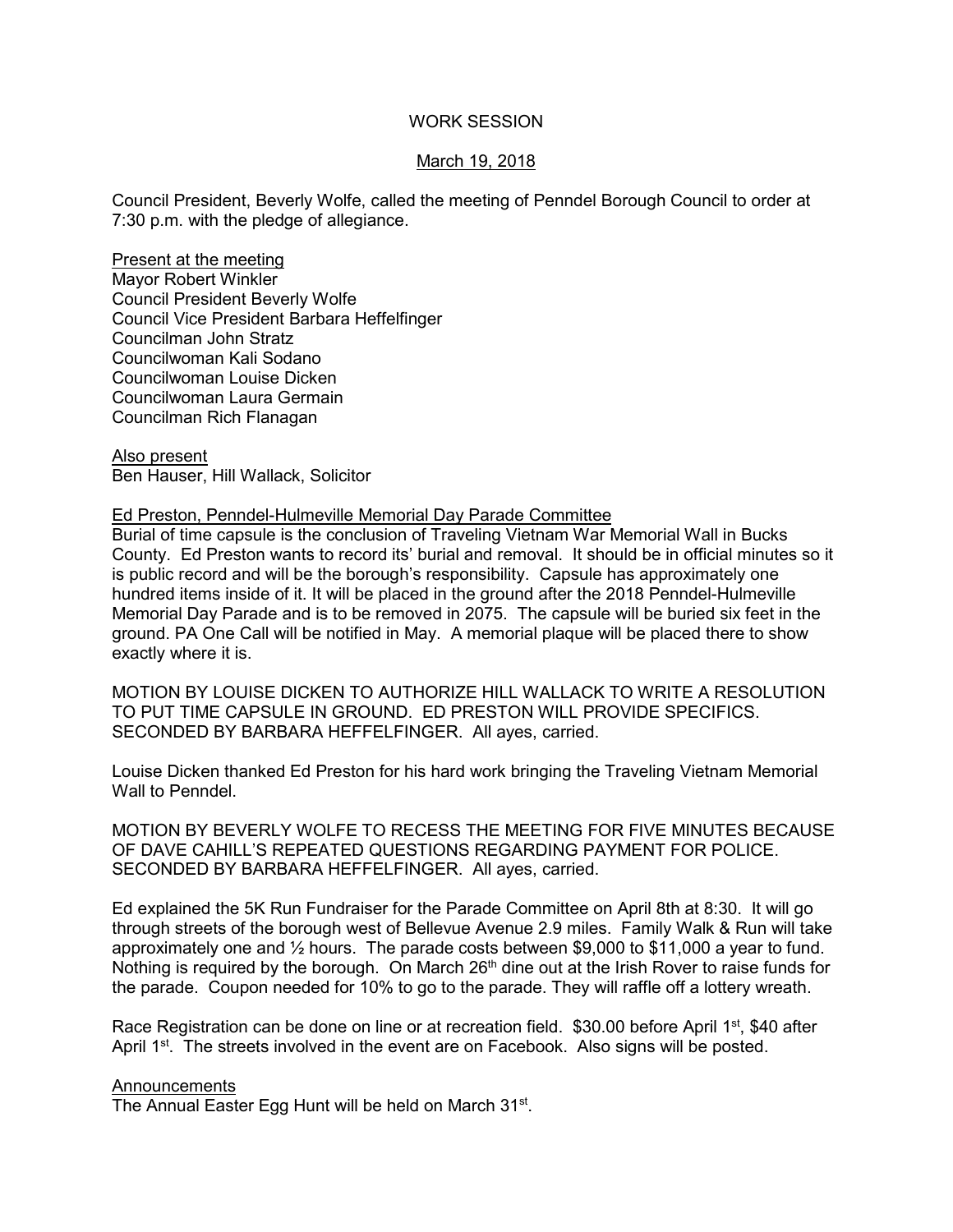Penndel Heritage Society History Book Supplements are \$15.00.

MOTION BY BARBARA HEFFELFINGER TO APPROVE MEETING MINUTES OF THE MARCH 5, 2018 COUNCIL MEETING. SECONDED BY LOUISE DICKEN. The vote was 6 ayes, 1 abstention (Laura Germain). Motion carried.

The motion to consider approval of Security Escrow Release for Schoolhouse Court Phase 1 Project in the amount of \$24,021.40 as recommended by Borough Engineer was tabled.

### President's Report

A termination notice was sent to Keystone Municipal Services on March 13th. The borough was not aware that a contract was signed by former Council President Kali Sodano that required a 60-day notice of termination. Ms. Sodano was told by Mike Savona to sign it. Barry Isett & Associates is aware of the matter.

Arlene Harms questioned the status of liens required for grant at a previous meeting. President Wolfe said it is being taken care of. The solicitor is working on an ordinance that is enforceable.

President Wolfe also answered Kali Sodano's question regarding engineering fees. Currently engineering bills total \$6,732 after escrows. General Engineering line is \$1,188 (9%). We are at 62% of the capital reserve engineering budget line. Part of that was the CDBG 2017 Road Reconstruction Project engineering bill of \$396.00 (not budgeted). Engineering expense was necessary to utilize the remainder of funds \$30,000.00 left in the grant. \$297.00 was to apply for a \$400,000 grant for the recreation field. Sewer \$900.00 (18%) of that was to finish the 2017 Chapter 94 Report, the remainder was \$1,500 for the leak at the sewer plant that needed inspection and the DEP issue. The sewer line down to the creek was inspected. Sewer Capital is at 7%, which was \$2,400.00 for the scope of work on the second PA Small Water & Sewer Grant application for approximately \$500,000.

# Mayor's Report

A big snowstorm is arriving. Received notice from PennDot that work will be done at two intersections: LeGrande Avenue and Durham Road and Lincoln Hwy. and Bellevue Avenue to replace handicapped sidewalks. He is also working with Ed Preston on the 5K Run.

Rich Flanagan asked what Hulmeville does for the Memorial Day Parade. Ed responded that both boroughs provide equal support.

### Solicitor's Report

Working on car removal ordinance during snow storms.

### Committee Reports

### *Community Development:*

Barbara Heffelfinger reported that two Community Development Block Grant applications were submitted and they are looking at two others.

### *Sewer:*

John Stratz and the Mayor cleaned all the storm drains in the borough.